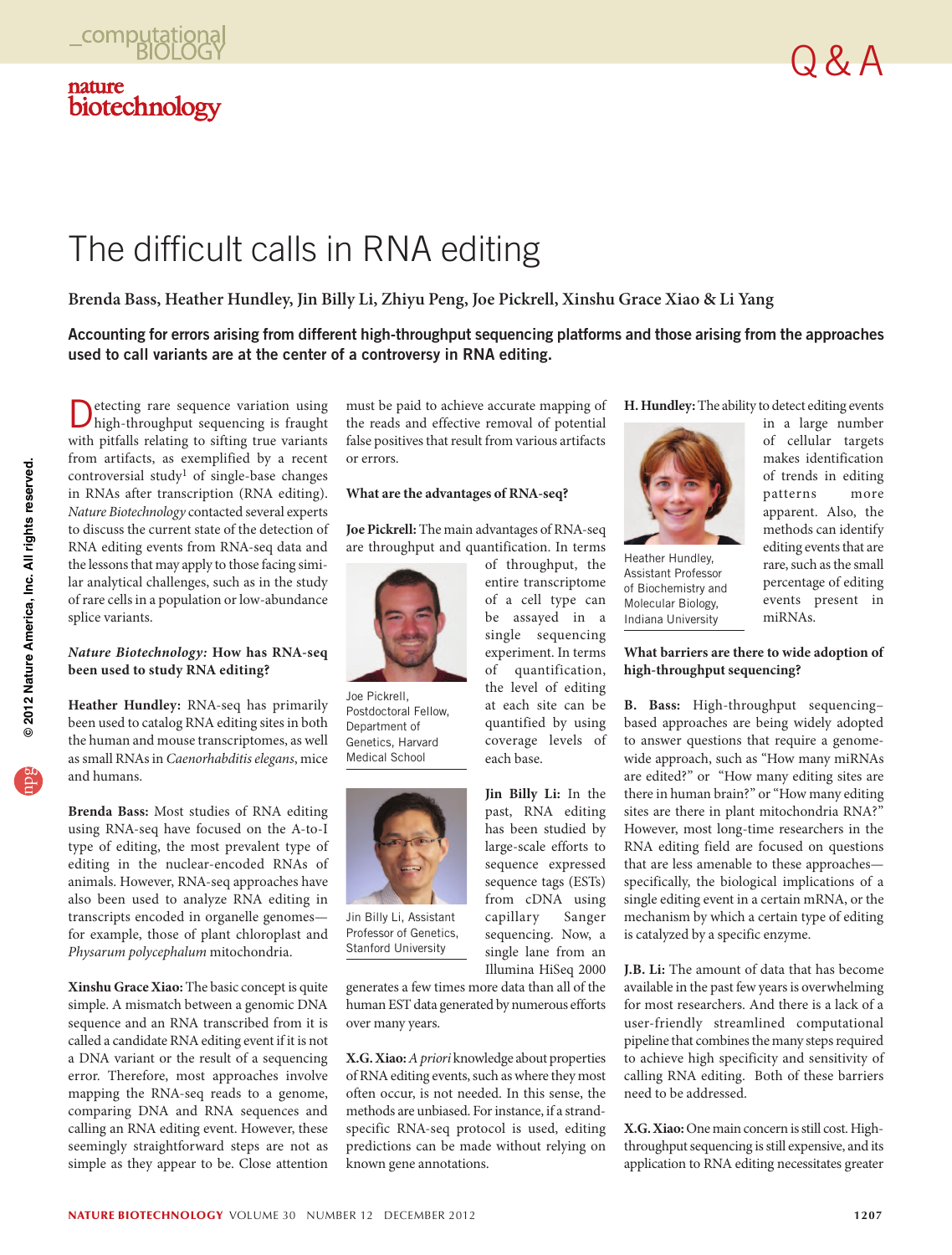sequencing depth than is normally required for gene expression studies. Second, it is still an open question whether current bioinformatic approaches can guarantee a low false-positive rate and a high true-positive rate to make the investment worthwhile. Lastly, accurately predicting RNA editing requires knowledge of the DNA sequence. Getting whole-genome sequencing or genotyping data can be expensive if large genomes are involved.

# **What notable contributions have these approaches made so far?**

**B. Bass:** In all honesty, hard work by RNA editing researchers, using what would now be called archaic techniques, foreshadowed



Brenda Bass, Distinguished Professor & H.A. and Edna Benning Presidential Endowed Chair, Department of Biochemistry, University of Utah

have learned from high-throughput sequencing so far. As a specific example from the A-to-I editing field, Daniel Morse, as a postdoctoral fellow in my lab, used a differential display technique to identify editing sites in *C. elegans*2 and human brain<sup>3</sup>. The lesson from his studies was that A-to-I

much of what we

editing sites were most abundant in noncoding regions of mRNAs, such as introns and untranslated regions, and that the doublestranded structures required for editing were formed by pairing of repetitive elements. In fact, these are the overriding lessons of most high-throughput sequencing approaches in the A-to-I editing field to date. Of course, I can't emphasize enough how wonderful it is to know all of the editing events on a genomewide basis!

In my opinion, the most noteworthy insights into RNA editing as revealed by high-throughput sequencing are just starting to appear in the literature, and the best is yet to come. These future studies will not just define editing events in the transcriptome but evaluate how they change during development or, importantly, in disease. In this regard, changes in the levels of A-to-I editing in the brains of patients with certain neuronal diseases have been observed, but are hard to interpret owing to limiting material and small datasets. No doubt future high-throughput sequencing studies will address this.

**Zhiyu Peng:** We have learned that RNA editing may play an important role in human



Zhiyu Peng, Vice Director of Research and Cooperation, BGI

**H. Hundley:** One noteworthy trend that came out of the ENCODE data was the finding that although the lists of genes with edited transcripts are similar between cell lines, the individual editing sites vary<sup>5</sup>. This suggests that it may be more important for a transcript to be 'marked' by editing than whether or not a specific adenosine undergoes deamination. Because A-to-I editing occurs within doublestranded (ds) regions of RNA, and dsRNAs are potent triggers of the antiviral response, editing may provide a critical means for preventing dsRNA structures within cellular transcripts from improperly activating the immune system.

cancer<sup>4</sup>.

## **What sources of error confound variant calling in RNA-seq data?**

**J.B. Li:** Based on our experience, mapping error is the main source, although sequencing errors inevitably affect accuracy. Once the reads are actually mapped, the challenge is to distinguish RNA editing events from genomic SNPs (see **Box 1** for more details).

## **Are these sources of error unique to RNA editing analysis?**

**Li Yang:** Compared with SNP [single-nucleotide polymorphism] calling, most of these sources of error are

> similar, except for some features derived from transcriptional processes. For example, some alignment errors, such as the incorrect alignment at RNA splicing junctions, are unique to RNA editing analysis. In addition, genes can be disproportionately transcribed from



Li Yang, Principal Investigator, Group Leader, CAS-MPG Partner Institute for Computational Biology, Shanghai, China

sister chromosomes and from heterozygous variant sites. In these cases, a genomic variant can be easily misinterpreted as a potential RNA editing site.

disease. For example, researchers found that two new RNA editing events alter amino acid sequence of COG3 and SRP9, and showed the possible important role of RNA editing plays in breast **X.G. Xiao:** Errors in read mapping are by no means unique to RNA editing analysis. All applications of high-throughput sequencing are faced with mapping inaccuracies. However, the impact of such errors is particularly severe when the data are analyzed at single-nucleotide resolution or when low-abundance reads are sought after. Statistically, low-abundance reads more often reflect mapping errors than do high-abundance ones. Similar problems exist in other applications where low-abundance reads are relied upon to make interpretations. In contrast, there are applications that are more robust to mapping errors, such as the estimation of overall gene expression levels, where mapping errors normally affect a minor

#### **How are these problems being addressed?**

fraction of all reads of a gene.

**J.B. Li:** I believe that, in most cases, distinct approaches need to be developed for different problems. However, some unified efforts, such as accurate mapping of RNA-seq reads, can be generalized to different challenges where RNA-seq read mapping is a critical component.

For RNA editing, we and others have pinpointed some major sources of error<sup>6-8</sup> and subsequently developed new approaches to alleviate the problems<sup>5,9-12</sup>.

**J. Pickrell:** There is unlikely to be a 'magic bullet' that solves these problems in a completely unified way. However, the similarities between the issues in, say, identifying RNA editing and identifying SNPs means that many lessons learned in one can be applied to the other. For example, tests for strand and position biases when calling variants from short reads have become standard in both situations.

## **What kinds of new technologies are needed?**

**J. Pickrell:** Sequencing technologies that both provide long reads (thus avoiding many of the read mapping issues) and perform direct sequencing of RNA (rather than converting to cDNA) would dramatically decrease the falsepositive rates in these sorts of studies.

**X.G. Xiao:** Deeper sequencing depth, once it's more affordable, will enable more rigorous statistical tests to make editing calls. In terms of algorithms, more stringent and accurate mapping approaches need to be developed. Easy-to-use analytic tools with proven accuracy and reliability could make RNA editing analysis a standard procedure in RNAseq data analysis.